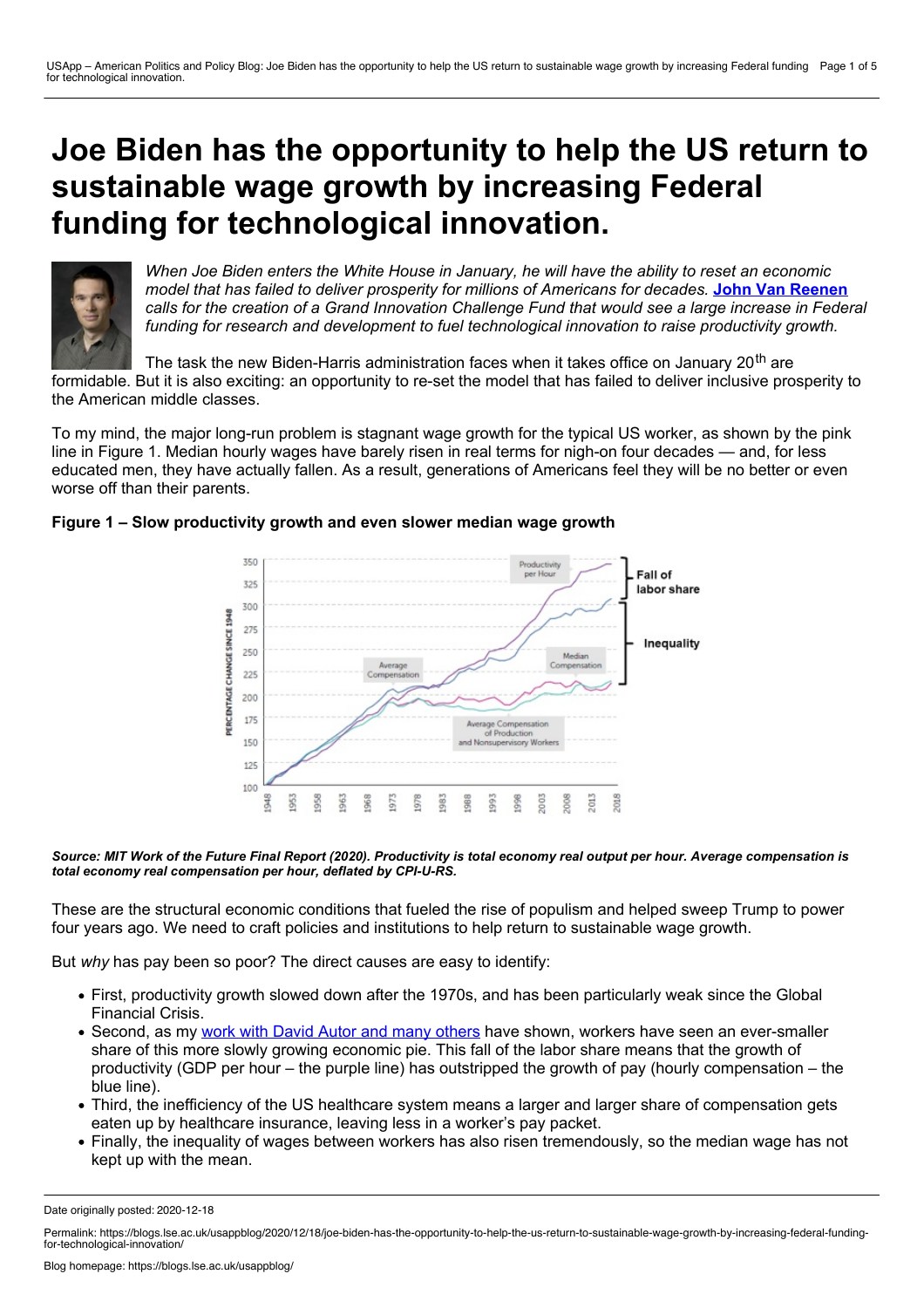I am going to focus on policies to raise productivity growth – the first part of the fundamental problem, building on a [Hamilton](https://www.hamiltonproject.org/) Project [proposal](https://www.hamiltonproject.org/papers/innovation_policies_to_boost_productivity) I released earlier this year, arguing for a step change in Federal funding for technological innovation. I called this a **Grand Innovation Challenge Fund**.

Why focus on growth? Of course, we also need policies for redistribution such as a substantial increase in the minimum wage and the earned income tax credit (EITC), a massive increase in skills and training and an overhaul of the tax system. However, whatever happens in the Senate run-off elections in Georgia this January, policy change will require some minimum degree of bipartisanship. It is easier to get a coalition around growth policies than for pure redistribution.

Further, I believe there are many growth policies that are also directly good for tackling inequality, and I will mention some below.

# **Greater investment in research will not be solved by private sector alone**

The good news is that we have abundant empirical evidence that faster technological innovation boosts productivity growth. The bad news is that we also know the private sector will not provide enough R&D if left to itself. This is primarily because of knowledge spillovers – the firms who perform R&D only capture a small fraction of its ultimate benefits. This means firms do not have enough incentives to invest in innovation from society's point of view, especially more basic R&D which has less clear commercial applications. My [recent](https://www.nber.org/papers/w24622) work with Stanford's Nick Bloom and CRAI's Brian Lucking finds that the social returns to a dollar of R&D are about three times the benefits of the private returns.



*"[Innovation](https://www.flickr.com/photos/codepo8/5188441438/) Drive" by Christian [Heilmann](https://www.flickr.com/photos/codepo8/) is licensed under [CC](https://www.flickr.com/photos/codepo8/5188441438/) BY 2.0*

Much of federal R&D goes on basic, high spillover research, but as Figure 2 shows the sad truth is that government funded research has collapsed as a proportion of national income. It has fallen from almost 1.9 percent in the mid- 1960s to under 0.7 percent today. Moreover, although business funded R&D has increased, the fraction of this going on basic research has also [dwindled.](https://onlinelibrary.wiley.com/doi/abs/10.1002/smj.2693)

### **Figure 2 – US R&D Source of Funds, 1953-2013**

Date originally posted: 2020-12-18

Permalink: https://blogs.lse.ac.uk/usappblog/2020/12/18/joe-biden-has-the-opportunity-to-help-the-us-return-to-sustainable-wage-growth-by-increasing-federal-fundingfor-technological-innovation/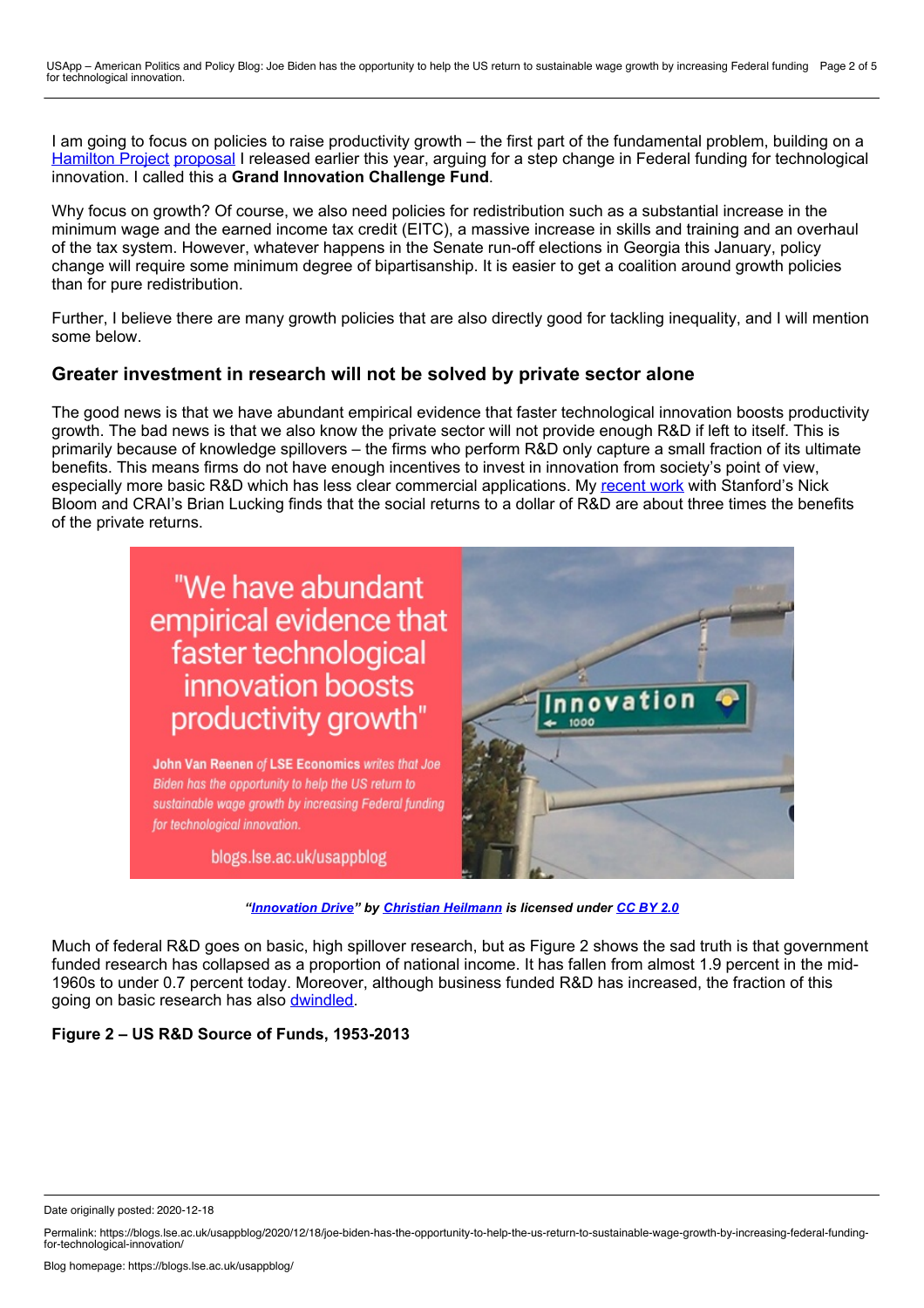

# **We need a Grand Innovation Challenge Fund**

My Hamilton Proposal suggests an ambition to increase federal funding for innovation gradually by about 0.5 percent of GDP or about \$100 billion. This is large, but it bridges less than half the gap with the mid-1960s.

More important than the exact amount, is which innovation policies are chosen. In recent work with Heidi [Williams,](https://www.aeaweb.org/articles?id=10.1257/jep.33.3.163) we surveyed the deep reservoir of empirical evidence accumulated in recent years on such policies.

The evidence shows that, when well designed, R&D tax incentives have positive causal effects on innovation, as do direct grants through agencies such as the National Institutes of Health, and the Department of Defense. Forward commitments and prizes have also proven to be successful (e.g. on vaccines). I would put about half of the funds here.

The downside, however, of these "demand side" policies is that they may drive up the cost of R&D. Therefore, they need backing up by *strong supply side* policies to increase the quantity and quality of potential inventors.

Here are at least three effective supply side policies. First, boost the size of the science, technology, engineering and mathematics (STEM) workforce through more resources for studying science and pursuing a STEM career. Second, increased skilled immigration is a no-brainer. This has the advantage of being cheap and quick to implement. So, although political unpopular in some quarters, immigration is worth fighting for.

Finally, America loses many talented potential inventors, because kids from low-income backgrounds, minorities and women often face huge barriers to becoming innovators. Raj Chetty and I have [labelled](https://mitsloan.mit.edu/ideas-made-to-matter/lost-einsteins-us-may-have-missed-out-millions-inventors) this the "Lost Einstein" or "Lost Marie Curie" effect (Figure 3). For example, Kids whose parents were in the richest 1 percent of the income distribution were ten times as likely to grow up to be inventors as kids in the bottom 50 percent. Only a small minority of this gap can be explained by early ability on things like math test scores. A lot more is to do with the fact that growing up in a poor neighborhood means that you are often not exposed even to the possibility of becoming an inventor or entrepreneur.

#### Figure 3 – Lost Einsteins? Kids born into richest 1% of parents are ten times more likely to grow up to be **inventors than kids born into bottom 50%**

Date originally posted: 2020-12-18

Permalink: https://blogs.lse.ac.uk/usappblog/2020/12/18/joe-biden-has-the-opportunity-to-help-the-us-return-to-sustainable-wage-growth-by-increasing-federal-fundingfor-technological-innovation/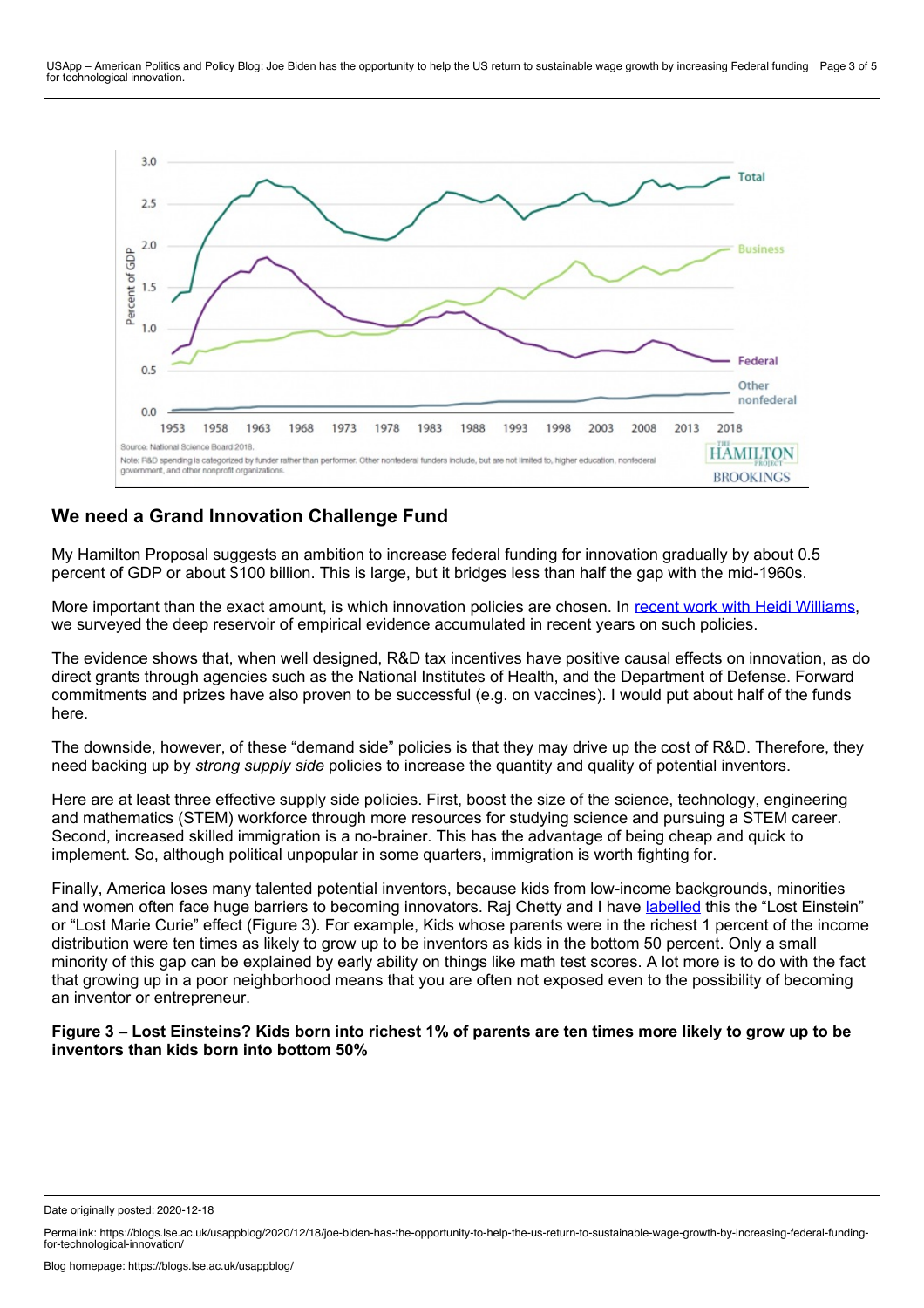

## *Source: Bell, Chetty, Jaravel, [Petkova](https://www.nber.org/papers/w24062) and Van Reenen (2019)*

Supply side policies to find the Lost Einsteins and Marie Curies are not only a matter of social justice. By boosting the supply side, we reduce both inequality and improve growth prospects. There is no quick fix to this, but there are many possibilities: Gifted and Talented programs in public schools focused on disadvantaged kids who show early promise; restoring the National Science and Mathematics Access to Retain Talent (SMART) student grants – \$10,000 per year for underrepresented minorities to study STEM at college and support initiatives by pioneering foundations such as Conrad and Lemelson. All need more rigorous evaluation, but all show promise.

## **Can we afford the Grand Innovation Challenge in the light of COVID-19?**

I wrote the proposal Before Covid, so the question arises whether we can afford it? However, the real question is can we afford not to? Borrowing to invest in innovation has an excellent social Return on Investment.

The Innovation Fund is only one part of a portfolio of policies to deal with the malaise. Other policies towards productivity such as investing in infrastructure, skills and management are also important.

History teaches that crises can be moments of great political and social change. We are at such a historical conjuncture when reset button can be hit on the model of growth. After the Second World War, the West reinvented itself; we realized our deep interdependence and the necessity of investing substantially in what Vannevar Bush [called](https://www.nsf.gov/od/lpa/nsf50/vbush1945.htm) (in 1945) the Endless Frontier of science.

The challenges of security, health and the environment are no less pressing now than they were then. We need an equally ambitious response.

• This article is based on a speech given by John Van Reenen to the Economists for Inclusive Prosperity: *Innovation Challenge Fund on December 1st, 2020.*

*Please read our comments policy before [commenting.](http://blogs.lse.ac.uk/usappblog/comments-policy/)*

Note: This article gives the views of the author, and not the position of USApp– American Politics and Policy, nor of *the London School of Economics.*

*Shortened URL for this post:* **<https://bit.ly/2KjRugz>**

## **About the author**

Date originally posted: 2020-12-18

Permalink: https://blogs.lse.ac.uk/usappblog/2020/12/18/joe-biden-has-the-opportunity-to-help-the-us-return-to-sustainable-wage-growth-by-increasing-federal-fundingfor-technological-innovation/